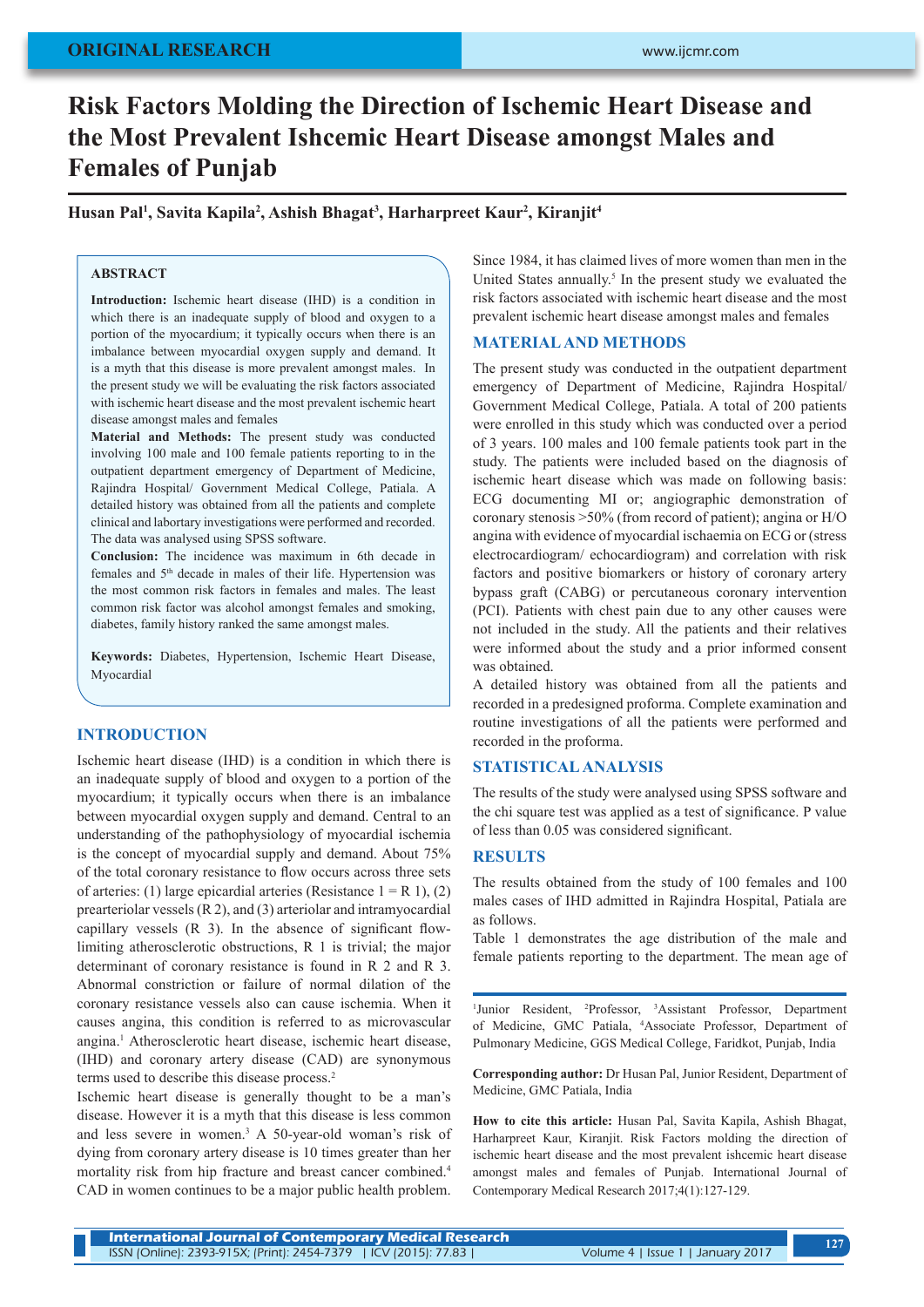the patients was 59. 5 years with the age range of 40-79 years. Maximum incidence of ischemic heart diseases occurred in the age group of 60-69 years in females and 50-59 years in males. The minimum incidence was seen in 70-79 years amongst females and males. P value came out to be .019 indicating a highly significant difference.

Table 2 demonstrates the risk factors associated with the coronary artery disease. The risk factors reported in our study were diabetes, hypertension, hyperlipidemia, obesity, alcohol, smoking and family history. Amongst this hypertension was the most common risk factors in females and males. The least common risk factor was alcohol amongst females and smoking, diabetes, family history ranked the same amongst males. There was a significant difference in risk factors amongst males and females except family history where the difference was not significant.

Table 3 demonstrates the type of coronary artery disease. Maximum number of patients (64 male and 50 female) were admitted with Acute myocardial infarction and only 25 female and 6 males were admitted with chronic stable angina. The p value came out to be .001 indicating a highly significant difference.

## **DISCUSSION**

Ischemic heart disease is a common condition amongst males and females these days. Modern lifestyle owing to its sedentary habits increases the risk of heart disease. In our study maximum cases were found in 6th decade (29% in males and 41% in females) followed by in the age group of 7th decade (21% in

| Age intervals (Years)             | Male  | $%$ age | Female | $%$ age |  |
|-----------------------------------|-------|---------|--------|---------|--|
| $40 - 49$                         | 30    | 30      | 18     | 18      |  |
| 50-59                             | 39    | 39      | 36     | 36      |  |
| 60-69                             | 22    | 22      | 41     | 41      |  |
| 70-79                             | 09    | 09      | 5      | 5       |  |
| Total                             | 100   | 100     | 100    | 100     |  |
| Chi Square                        | 9.993 |         |        |         |  |
| P value                           | 0.019 |         |        |         |  |
| Significance                      | S     |         |        |         |  |
| Table-1: Showing age distribution |       |         |        |         |  |

male and 36% in females). According to a study by Kannel et al6 , a sharp increase in IHD was found among men during the 5th and 6th decade of life and women lag approximately 10 years behind. IHD does not become a major cause of morbidity and mortality in women until the age of 55 years. The Framingham study demonstrated that young women have lower cholesterol levels. At 50-55 years, however, cholesterol levels increase and exceed men's and we know that high triglycerides levels have a greater impact on CAD development.7

In the present study 20 male patients (20%) had diabetes mellitus, 10 patients had hypertension as well as diabetes. 45 female patients (45%) had diabetes mellitus, out of which 37 patients were having hypertension also. Kannal<sup>8</sup>, reported that diabetes increased the risk of coronary artery disease 3 fold in women, placing them in similar risk to men of the same age. The present study is comparable with the study Vaccarino et al<sup>9</sup> done with respect to females. In the present study 40% males and 70% female patients with IHD had hypertension. Case control and cohort studies have consistently identified hypertension as a major independent risk factor for the development of IHD and subsequent mortality. A systolic pressure of 160 mm Hg or greater or a diastolic blood pressure of 85 mm of Hg or greater have been shown to increase the risk of IHD 2 to 3 fold in both men and women. In the study Bengttson et al,<sup>10</sup> 22 of the 47 women (46.8%) with myocardial infarction had the history of arterial hypertension. In the study Beverly<sup>11</sup> showed that 78% female were having hypertension. The incidence of hypertension in the present study correlates with the study of Bengttson et al (1973).

In the present study we found 25% males and 45% females patients were having obesity. Whether obesity itself is an independent risk factor for IHD, remains unclear and the available evidence suggests that the unrestrained weight gain worsen the atherogenic risk factor profile. According to a study by Kerry A, Millner et al<sup>12</sup>, 38% of women patients were having obesity. IHD patients with obesity may be due to rapid urbanization and change in lifestyle. Obesity of females in the present study is comparable with James  $C<sup>13</sup>$  and Beverly<sup>11</sup> studies. In the present study 38% males and 65% female patients had abnormal lipid profile. In the Framingham study<sup>7</sup>,

| <b>Risk Factors</b>                    | Male | Female | Chi Square | P value | <b>Significance</b> |  |
|----------------------------------------|------|--------|------------|---------|---------------------|--|
| Obesity                                | 25   | 45     | 8.791      | 0.003   | <b>HS</b>           |  |
| Diabetes Mellitus                      | 20   | 45     | 14.245     | < 0.001 | <b>HS</b>           |  |
| Hypertension                           | 40   | 70     | 18.182     | < 0.001 | <b>HS</b>           |  |
| Hyperlipidemia                         | 38   | 65     | 14.593     | < 0.001 | <b>HS</b>           |  |
| Alcohol                                | 34   |        |            |         |                     |  |
| Smoking                                | 20   |        | 18.939     | < 0.001 | <b>HS</b>           |  |
| <b>Family History</b>                  | 20   | ۱4     | .276       | 0.259   | <b>NS</b>           |  |
| Table 2. Showing coronary risk factors |      |        |            |         |                     |  |

**Table-2:** Showing coronary risk factors

| <b>Types of CAD</b>                                      | Male   | $%$ age | Female | $%$ age |  |  |
|----------------------------------------------------------|--------|---------|--------|---------|--|--|
| Acute MI                                                 | 64     | 64%     | 50     | 50%     |  |  |
| Unstable Angina                                          | 30     | 30%     | 25     | 25%     |  |  |
| Chronic Stable Angina                                    |        | 6%      | 25     | 25%     |  |  |
| Chi Square                                               | 13.819 |         |        |         |  |  |
| P value                                                  | 0.001  |         |        |         |  |  |
| Significance                                             | HS     |         |        |         |  |  |
| <b>Table-3:</b> Showing type of coronary artery diseases |        |         |        |         |  |  |